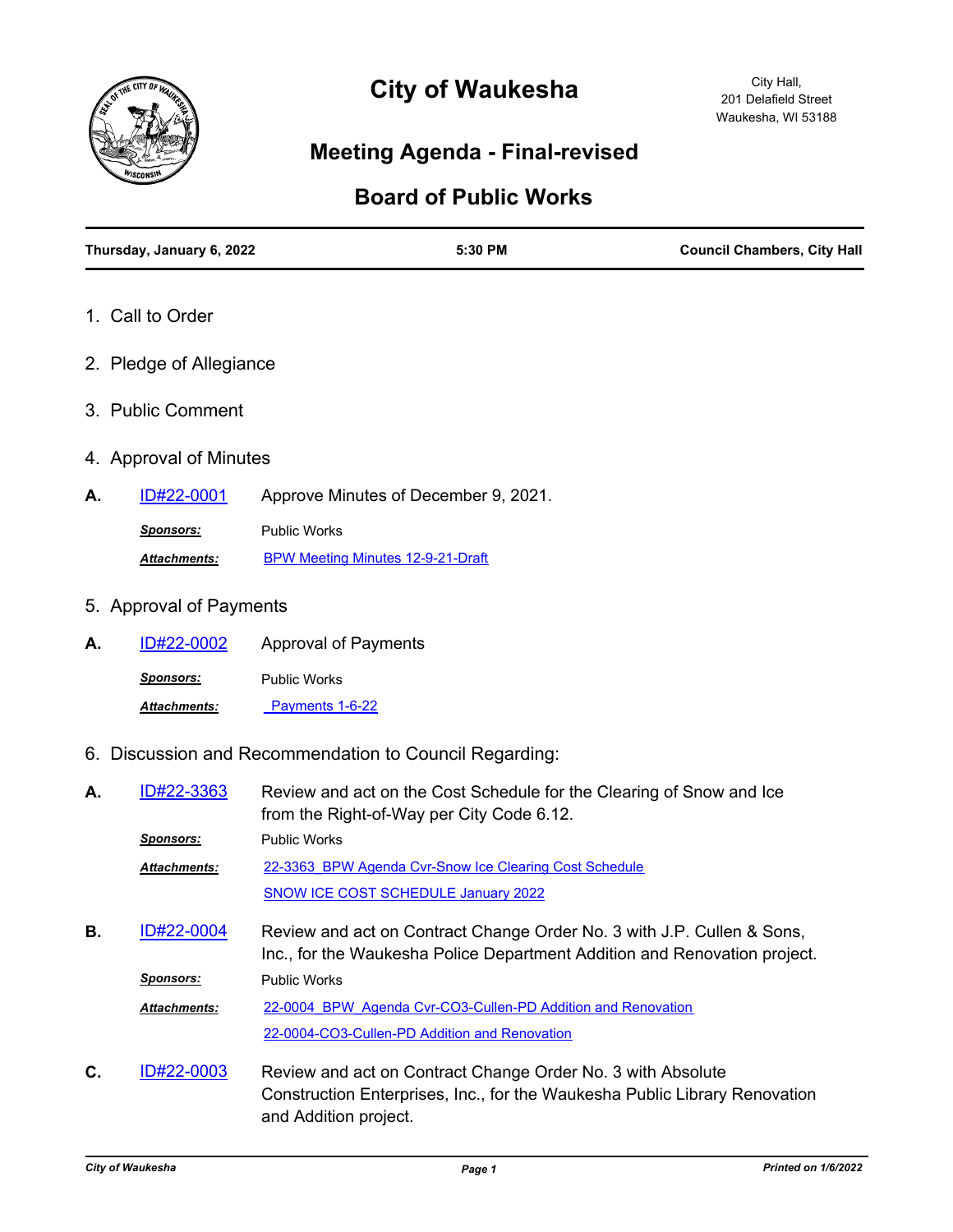|    | <u>Sponsors:</u>    | <b>Public Works</b>                                                                                                                                                                                      |  |
|----|---------------------|----------------------------------------------------------------------------------------------------------------------------------------------------------------------------------------------------------|--|
|    | <b>Attachments:</b> | 22-0003 BPW Agenda Cvr-CO3 Absolute-WPL                                                                                                                                                                  |  |
|    |                     | 22-0003 CO3-Absolute Construction WPL                                                                                                                                                                    |  |
| D. | ID#22-0006          | Review and act on the Contract extension with United Liquid Waste for<br>bio-solids hauling for the City's Clean Water Plant.                                                                            |  |
|    | <u>Sponsors:</u>    | <b>Public Works</b>                                                                                                                                                                                      |  |
|    | Attachments:        | 22-0006 BPW Agenda Cover-2022 Contract Ext Bio-Solids Hauling                                                                                                                                            |  |
|    |                     | <b>United Liquid Waste Contract Extension</b>                                                                                                                                                            |  |
|    |                     | <b>United Liquid Waste Ext Req</b>                                                                                                                                                                       |  |
| Е. | ID#22-0007          | Review and act on Contract Amendment 3 for Operational Assistance<br>Services with Strand Associates for on-going assistance of services<br>related to the recent improvements at the Clean Water Plant. |  |
|    | <b>Sponsors:</b>    | <b>Public Works</b>                                                                                                                                                                                      |  |
|    | Attachments:        | 22-0007 BPW Agenda Cvr Amend 3-Strand Associates-SCADA                                                                                                                                                   |  |
|    |                     | 22-0007-Strand Amend 3 - 1226.045.3. (FINAL NFS-010522)                                                                                                                                                  |  |
| F. | ID#22-0008          | Review and act on the Scope of Services for the Engineering Services for<br>the Design of Storm Sewer and Flood Mitigation - Area 7.                                                                     |  |
|    | <u>Sponsors:</u>    | <b>Public Works</b>                                                                                                                                                                                      |  |
|    | Attachments:        | 22-0008 Agenda Crv - RASmith Flood Mitigation Services                                                                                                                                                   |  |
| G. | ID#22-0009          | Approve sidewalk easement between Howell Oaks Development, LLC,<br>and the City of Waukesha located at the south end of Retzer Court in the<br>Howell Oaks Subdivision, Addition 4, Phase 5.             |  |
|    | <u>Sponsors:</u>    | <b>Public Works</b>                                                                                                                                                                                      |  |
|    | Attachments:        | 22-0009 Agenda Cover Sheet - Sidewalk Easement Howell Oaks DEVELOPME                                                                                                                                     |  |
|    |                     | Howell Oaks Addn No 4 - Lots 127-132 Sidewalk Easement 12.09.21                                                                                                                                          |  |
| Η. | ID#22-0010          | Approve Storm Water Management Practice Maintenance Agreement<br>between City of Waukesha and I-Prairie LLC aka Neenah Enterprises for<br>property located at 1220 S. Prairie Avenue.                    |  |
|    | <b>Sponsors:</b>    | <b>Public Works</b>                                                                                                                                                                                      |  |
|    | Attachments:        | 22-0010 BPW Agenda Cover-Neenah Enterprises SW Agreement                                                                                                                                                 |  |
|    |                     | <b>Neenah Enterprises City Maintenance Agreement</b>                                                                                                                                                     |  |
|    |                     |                                                                                                                                                                                                          |  |

### 7. Discussion and Authorization re:

Review and act on the request from Tracy Kinski, co-owner of Ye Olde Tobacco Shoppe, for a one-time sewer credit for 210 E Broadway Ave. **A.** [ID#22-0011](http://waukesha.legistar.com/gateway.aspx?m=l&id=/matter.aspx?key=16301) *Sponsors:* Public Works *Attachments:* [22-0011\\_BPW Agenda Cvr-210 E Broadway Ave sewer Credit](http://waukesha.legistar.com/gateway.aspx?M=F&ID=addd9729-f375-41c0-9867-a4d283a8be11.pdf)